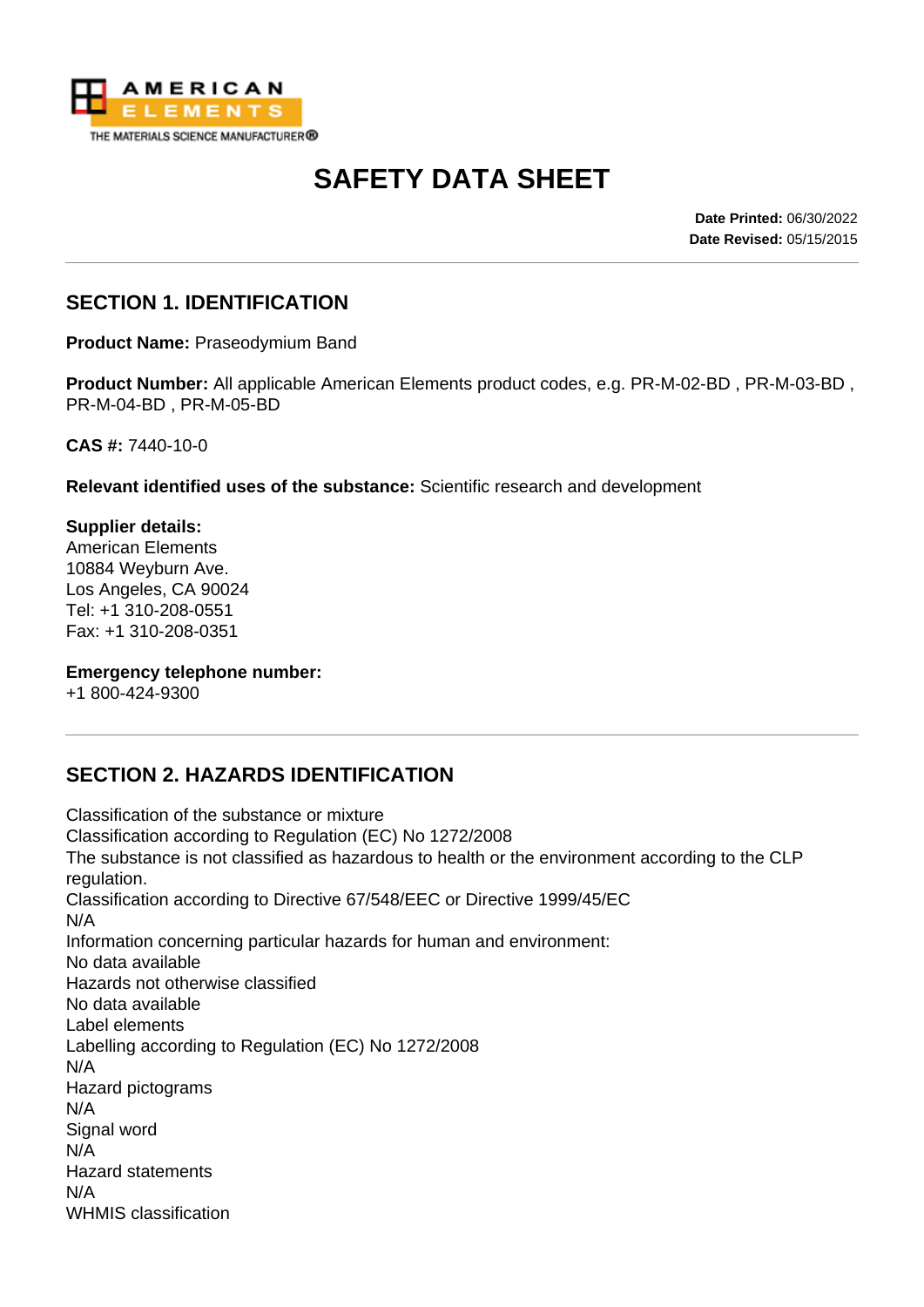```
Not controlled
Classification system
HMIS ratings (scale 0-4)
(Hazardous Materials Identification System)
HEALTH
FIRE
REACTIVITY
1
\Omega\OmegaHealth (acute effects) = 1Flammability = 0Physical Hazard = 0Other hazards
Results of PBT and vPvB assessment
PBT: N/A
vPvB: N/A
```
#### **SECTION 3. COMPOSITION/INFORMATION ON INGREDIENTS**

**Substances** CAS No. / Substance Name: 7440-10-0 Praseodymium Identification number(s): EC number: 231-120-3

#### **SECTION 4. FIRST AID MEASURES**

Description of first aid measures If inhaled: Supply patient with fresh air. If not breathing, provide artificial respiration. Keep patient warm. Seek immediate medical advice. In case of skin contact: Immediately wash with soap and water; rinse thoroughly. Seek immediate medical advice. In case of eye contact: Rinse opened eye for several minutes under running water. Consult a physician. If swallowed: Seek medical treatment. Information for doctor Most important symptoms and effects, both acute and delayed No data available Indication of any immediate medical attention and special treatment needed No data available

#### **SECTION 5. FIREFIGHTING MEASURES**

Extinguishing media Suitable extinguishing agents Special powder for metal fires. Do not use water.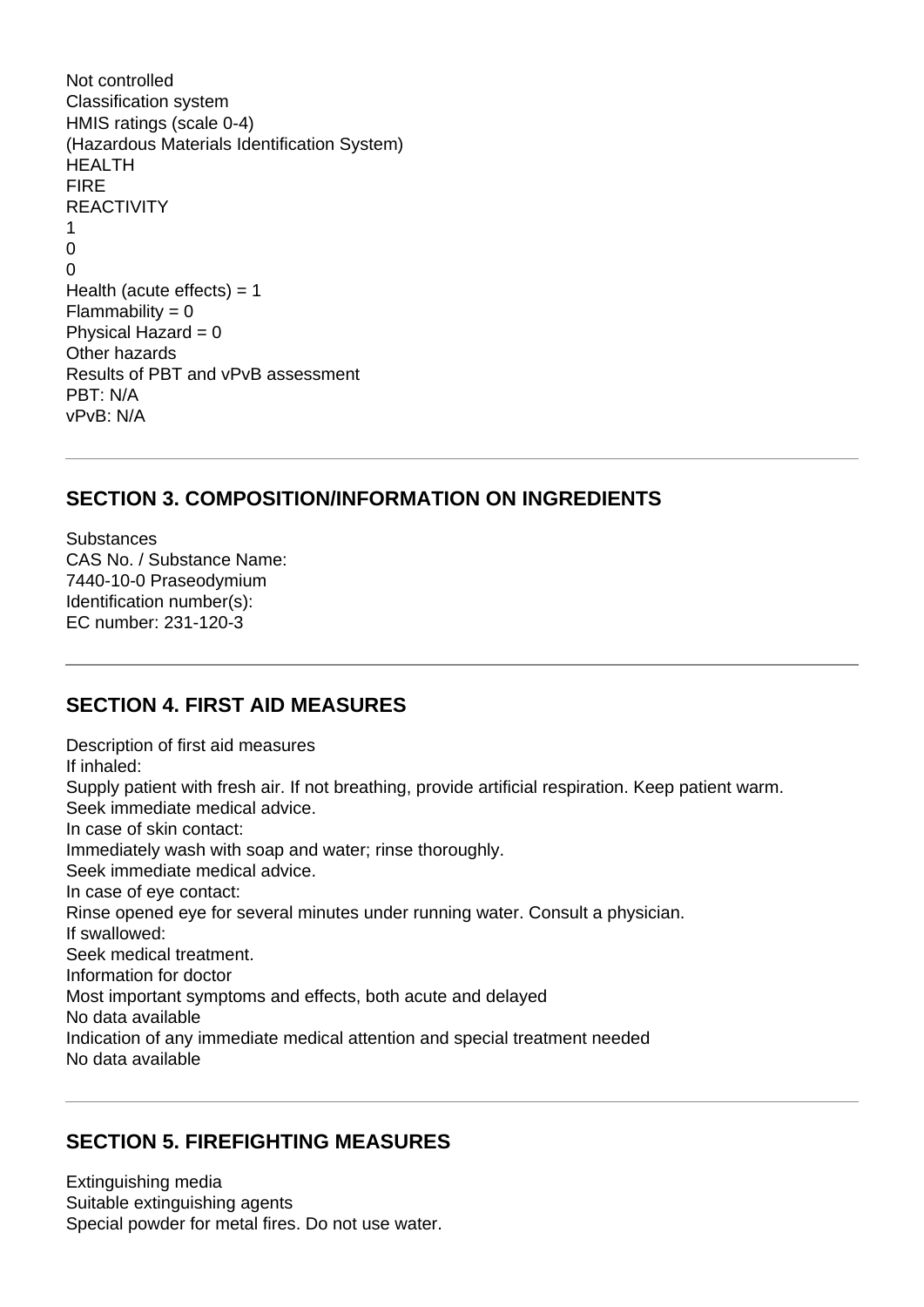For safety reasons unsuitable extinguishing agents **Water** Special hazards arising from the substance or mixture If this product is involved in a fire, the following can be released: Advice for firefighters Protective equipment: Wear self-contained respirator. Wear fully protective impervious suit.

# **SECTION 6. ACCIDENTAL RELEASE MEASURES**

Personal precautions, protective equipment and emergency procedures Use personal protective equipment. Keep unprotected persons away. Ensure adequate ventilation Environmental precautions: Do not allow material to be released to the environment without official permits. Do not allow product to enter drains, sewage systems, or other water courses. Do not allow material to penetrate the ground or soil. Methods and materials for containment and cleanup: Pick up mechanically. Prevention of secondary hazards: No special measures required. Reference to other sections See Section 7 for information on safe handling See Section 8 for information on personal protection equipment.

See Section 13 for disposal information.

#### **SECTION 7. HANDLING AND STORAGE**

**Handling** Precautions for safe handling Keep container tightly sealed. Store in cool, dry place in tightly closed containers. Information about protection against explosions and fires: No data available Conditions for safe storage, including any incompatibilities Requirements to be met by storerooms and receptacles: No special requirements. Information about storage in one common storage facility: Store away from halogens. Further information about storage conditions: Keep container tightly sealed. Store in cool, dry conditions in well-sealed containers. Specific end use(s) No data available

# **SECTION 8. EXPOSURE CONTROLS/PERSONAL PROTECTION**

Additional information about design of technical systems: Properly operating chemical fume hood designed for hazardous chemicals and having an average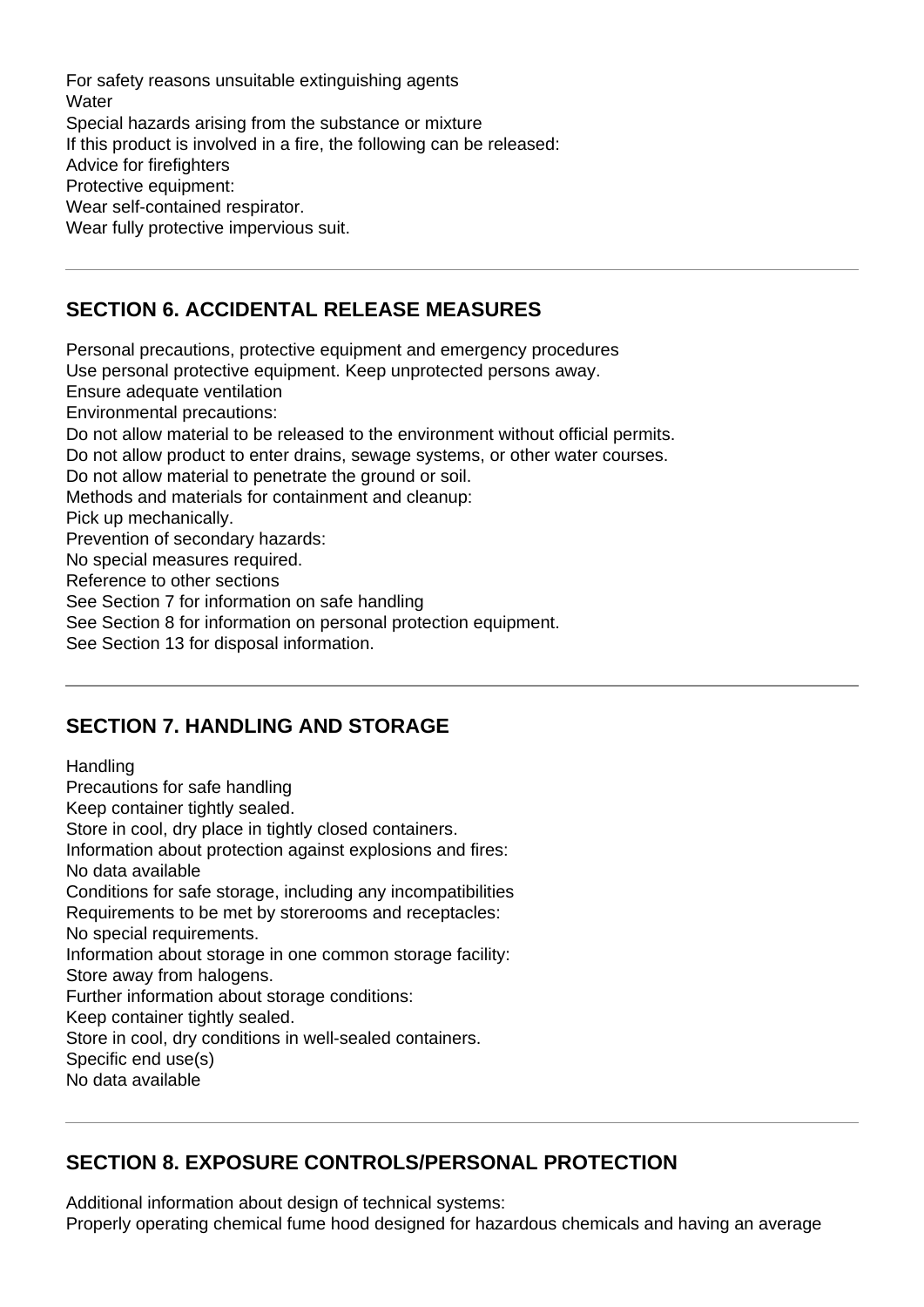face velocity of at least 100 feet per minute. Control parameters Components with limit values that require monitoring at the workplace: Not required. Additional information: No data Exposure controls Personal protective equipment Follow typical protective and hygienic practices for handling chemicals. Keep away from foodstuffs, beverages and feed. Remove all soiled and contaminated clothing immediately. Wash hands before breaks and at the end of work. Maintain an ergonomically appropriate working environment. Breathing equipment: Use suitable respirator when high concentrations are present. Protection of hands: Impervious gloves Inspect gloves prior to use. Suitability of gloves should be determined both by material and quality, the latter of which may vary by manufacturer. Eye protection: Safety glasses Body protection: Protective work clothing.

#### **SECTION 9. PHYSICAL AND CHEMICAL PROPERTIES**

Information on basic physical and chemical properties Appearance: Form: Solid Color: Silver-colored Odor: Odorless Odor threshold: No data available. pH: N/A Melting point/Melting range: 931 °C (1708 °F) Boiling point/Boiling range: 3127 °C (5661 °F) Sublimation temperature / start: No data available Flash point: N/A Flammability (solid, gas): Product is not flammable. Powder: highly flammable Ignition temperature: No data available Decomposition temperature: No data available Autoignition: No data available. Danger of explosion: Product does not present an explosion hazard. Explosion limits: Lower: No data available Upper: No data available Vapor pressure: N/A Density at 20 °C (68 °F): 6.773 g/cm<sup>3</sup> (56.521 lbs/gal) Relative density: No data available. Vapor density: N/A Evaporation rate: N/A Solubility in Water  $(H<sub>2</sub>O)$ : No data available Partition coefficient (n-octanol/water): No data available. Viscosity: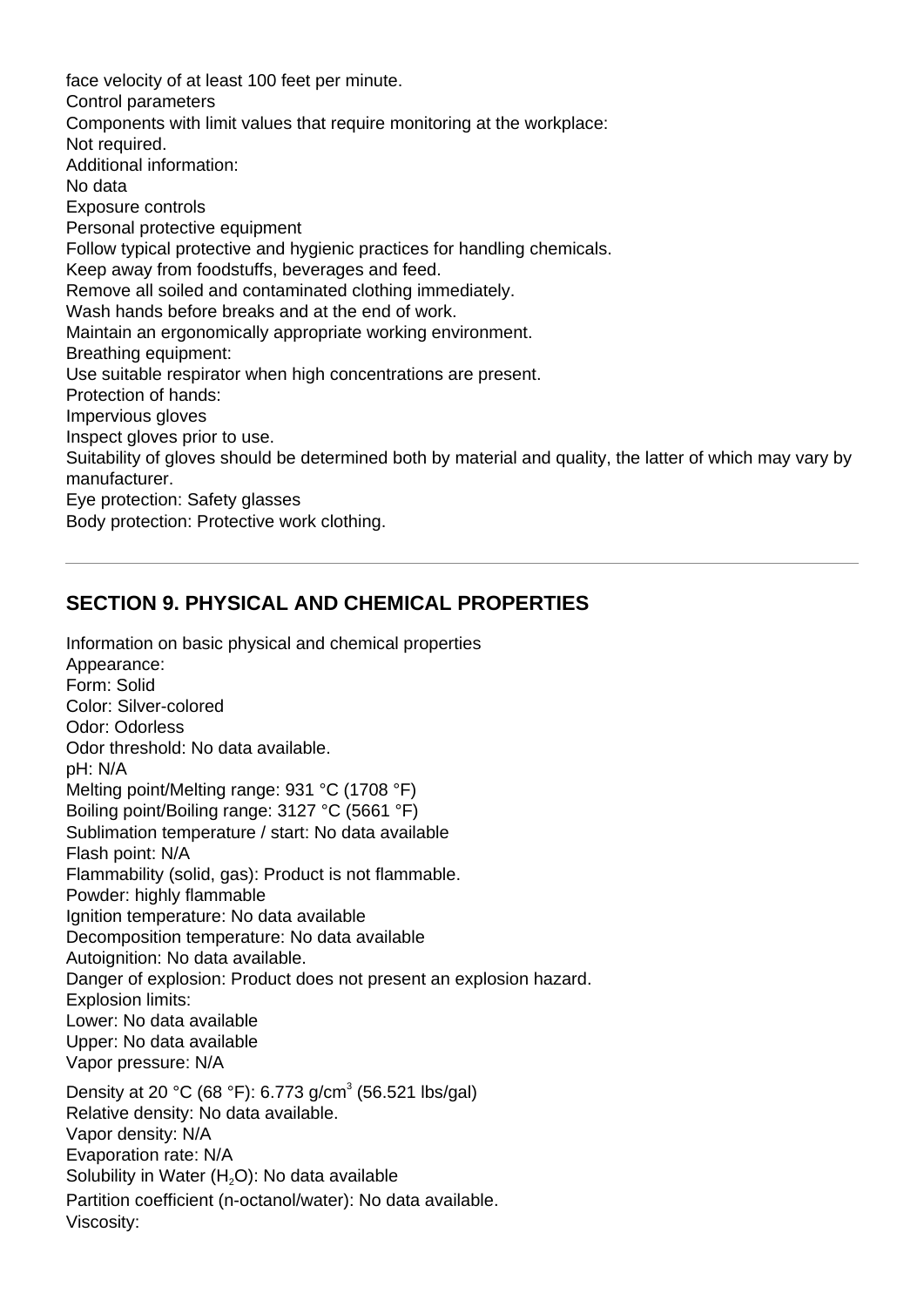# **SECTION 10. STABILITY AND REACTIVITY**

**Reactivity** No data available Chemical stability Stable under recommended storage conditions. Thermal decomposition / conditions to be avoided: Decomposition will not occur if used and stored according to specifications. Possibility of hazardous reactions Powder: contact with water liberates extremely flammable gases. Conditions to avoid No data available Incompatible materials: Oxidizing agents **Halogens** Air Hazardous decomposition products: Metal oxide fum

# **SECTION 11. TOXICOLOGICAL INFORMATION**

Information on toxicological effects Acute toxicity: No effects known. LD/LC50 values that are relevant for classification: No data Skin irritation or corrosion: May cause irritation Eye irritation or corrosion: May cause irritation Sensitization: No sensitizing effects known. Germ cell mutagenicity: No effects known. Carcinogenicity: No classification data on carcinogenic properties of this material is available from the EPA, IARC, NTP, OSHA or ACGIH. Reproductive toxicity: No effects known. Specific target organ system toxicity - repeated exposure: No effects known. Specific target organ system toxicity - single exposure: No effects known. Aspiration hazard: No effects known. Subacute to chronic toxicity: Lanthanons can cause delayed blood clotting leading to hemorrhages. Exposure may also lead to sensitivity to heat, itching, increased awareness of odor and taste, and liver damage. Subacute to chronic toxicity: No effects known. Additional toxicological information: To the best of our knowledge the acute and chronic toxicity of this substance is not fully known.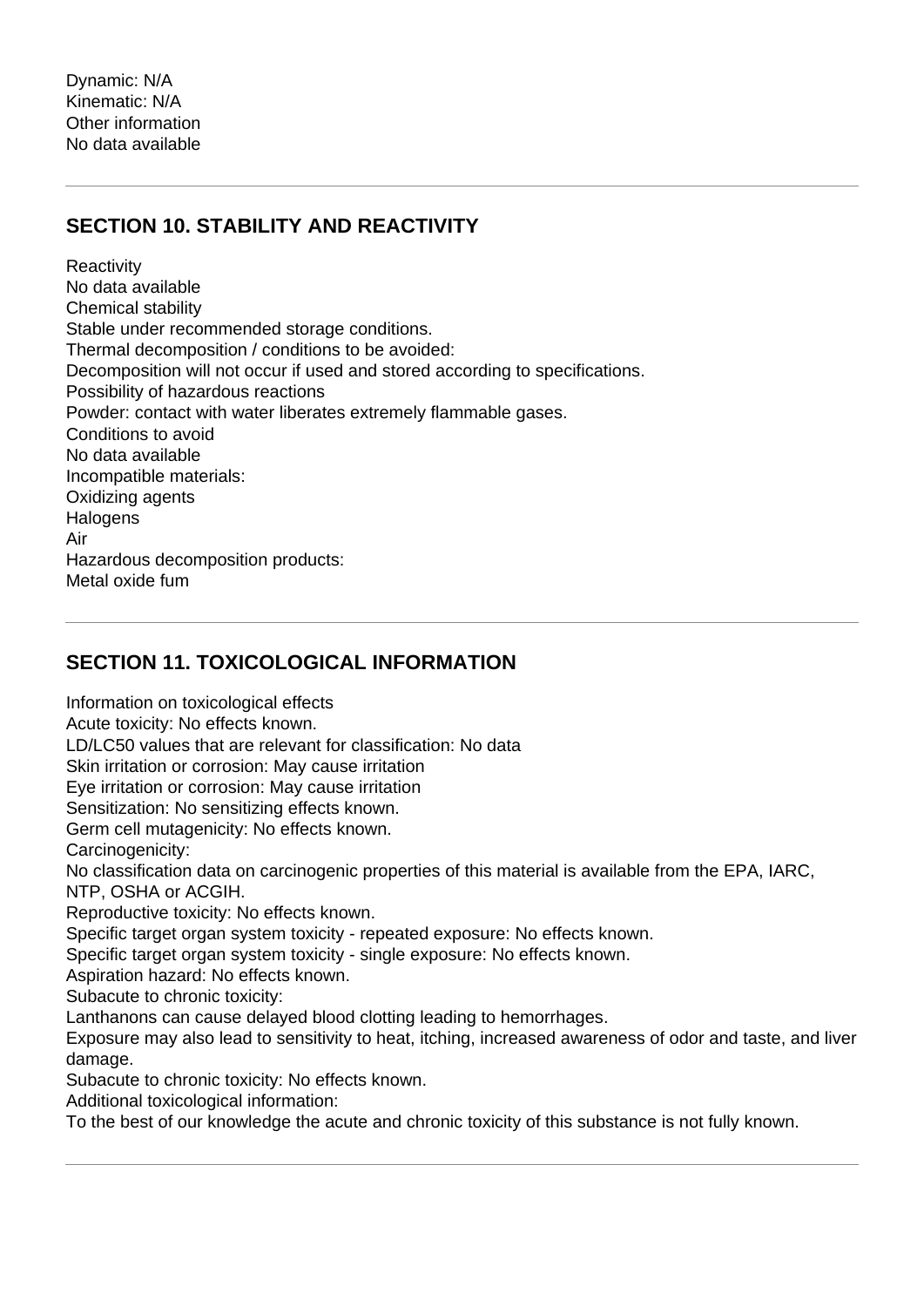# **SECTION 12. ECOLOGICAL INFORMATION**

**Toxicity** Aquatic toxicity: No data available Persistence and degradability No data available Bioaccumulative potential No data available Mobility in soil No data available Additional ecological information: Do not allow material to be released to the environment without official permits. Do not allow undiluted product or large quantities to reach groundwater, water courses, or sewage systems. Avoid transfer into the environment. Results of PBT and vPvB assessment PBT: N/A vPvB: N/A Other adverse effects No data available

#### **SECTION 13. DISPOSAL CONSIDERATIONS**

Waste treatment methods Recommendation Consult official regulations to ensure proper disposal. Uncleaned packagings: Recommendation: Disposal must be made according to official regulations.

# **SECTION 14. TRANSPORT INFORMATION**

Not a hazardous material for transportation. UN-Number DOT, IMDG, IATA None UN proper shipping name DOT, IMDG, IATA None Transport hazard class(es) DOT, ADR, IMDG, IATA Class None Packing group DOT, IMDG, IATA None Environmental hazards: N/A Special precautions for user N/A Transport in bulk according to Annex II of MARPOL73/78 and the IBC Code